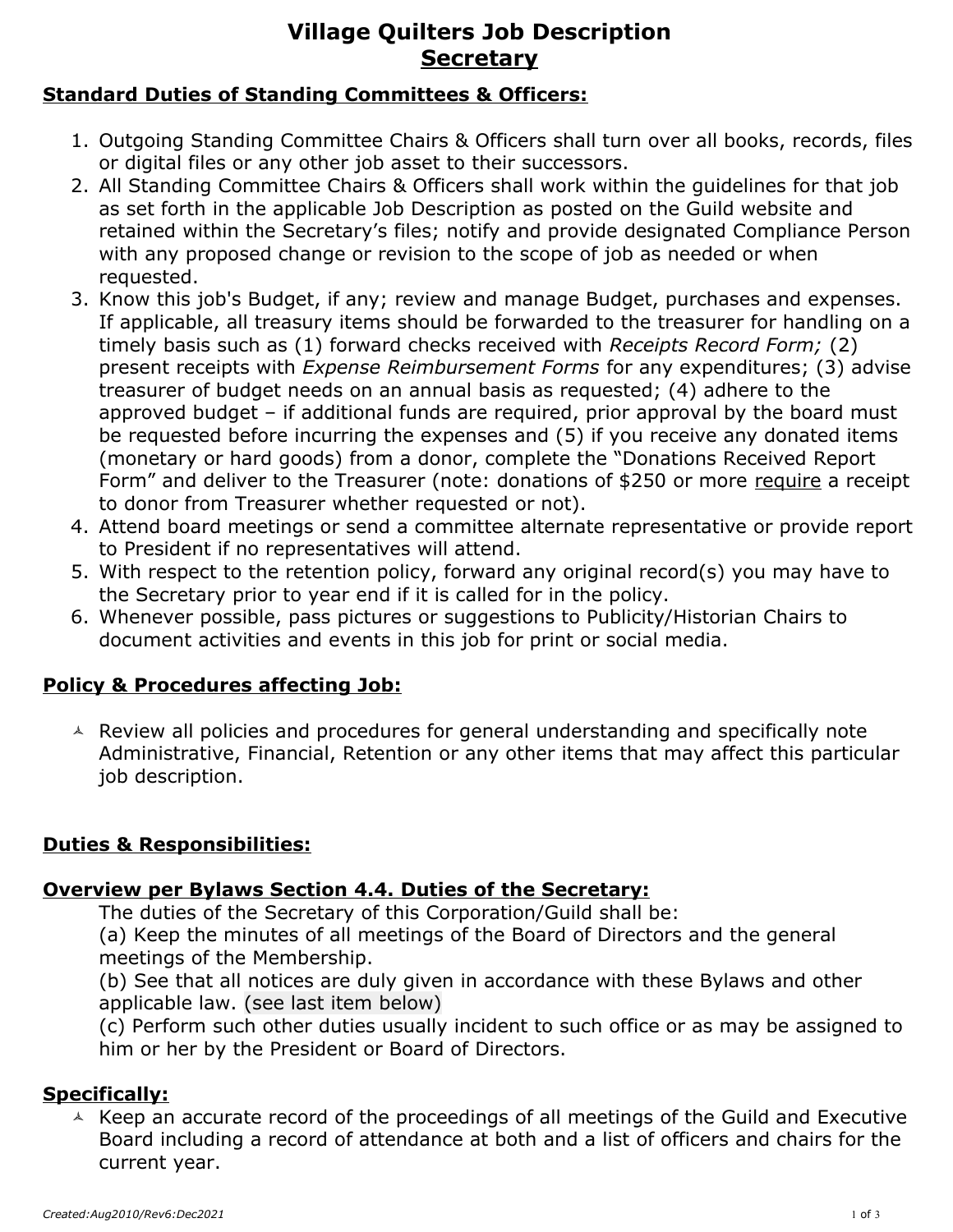## **Village Quilters Job Description Secretary**

- $\triangle$  Transcribe minutes from Board and Guild meetings; forward to President for dissemination to Board for review. All corrections to be reported at the board meeting and when approved, minutes including any changes become final.
- $\triangle$  Have charge of the correspondence of the Guild.
- Gather/obtain attendance numbers for Guild and Board meetings so quorums are observed for voting; include attendance and required quorum number in minutes.
	- Quorum for any Board of Directors meeting is a simple majority of full board of directors which equals all Officers, plus Past President plus all current fiscal year Committee Chairpersons (co-chairs count as 1).
	- Quorum at any meeting of Guild Membership shall consist of 35 percent of the paid membership at the time of the meeting. With a quorum established, a simple majority of the members present is sufficient to pass any motion.
- $\triangle$  Guild meeting minutes are abbreviated; however, when any voting takes place, the item up for vote should be written fully in those guild minutes - especially the November annual membership meeting and December board transition.
	- The November minutes should clearly indicate slate of incoming officers names and office and the resulting membership vote.
	- To facilitate bank signature changes, the December minutes should also include a passage such as the following: "*Newly elected officers (name all four & job) will officially take over the business of The Village Quilters, Inc. from the out-going officers (name all four & job) effective December 31, YEAR. As our Bylaws Resolution Section 5.3 states "It is resolved that checks, drafts, etc. may be signed by either of two officers, the President or the Treasurer".* Refer to the Nov and Dec minutes of the previous year for exact current format.
	- Both November and December minutes should be printed on Guild letterhead and show an original signature for presenting to bank.
- $\overline{\phantom{a}}$  Keep up-to-date inventory records and locations of all property of the Guild as provided by the Vice President bi-annually in an even # year.
- $\triangle$  Be custodian of the permanent Corporate Compliance Book as well as Secretary and other files for retention purposes which are updated and/or purged as needed to maintain the integrity and history of those files. Refer to the Retention Schedule in Policy, Procedures, & Resolutions document; both permanent and retention records are set forth there as to time-frame, paper or electronic needs.
	- Corporate Compliance should include but not limited to: 1) Bylaws, 2) corporation documents and others that are permanent corporate and state records. These records generally should not be changed or purged – it is a compliance history book.
	- Secretary and other retention files should include but not limited to 1) signed contracts, 2) insurance policies, 3) job descriptions, (usb only), 4) correspondence, and 5) listing of Officers and Committee Chairs by year plus annual Membership list as of Sept 30 (usb only), 6) bi-annual inventory reports from VP (hard copy), and 7) any other document or record referred to in the full list in Policy.